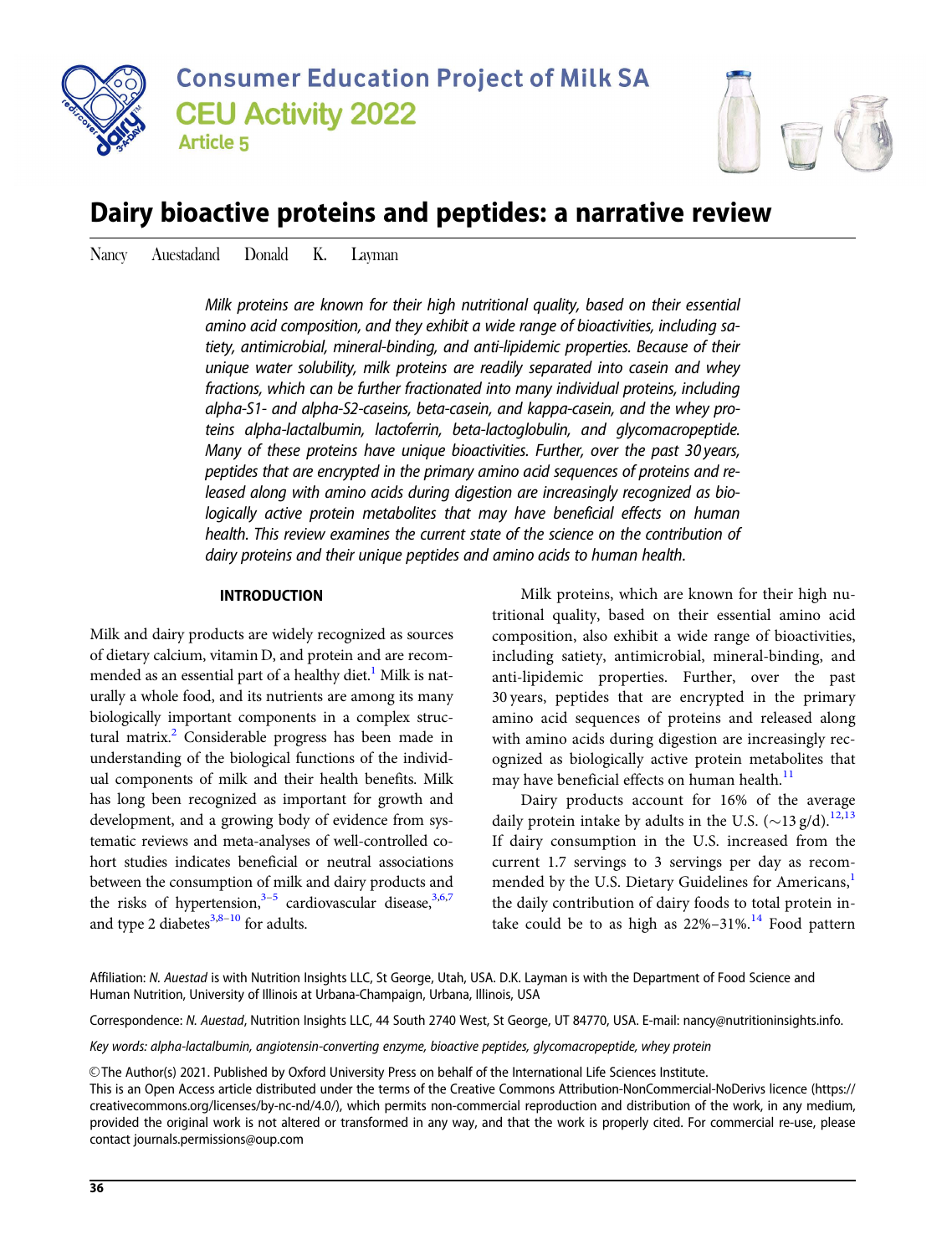modeling studies conducted by the U.S. Dietary Guidelines Advisory Committee demonstrated that 3 daily servings of low-fat or fat-free dairy foods in healthy dietary patterns are needed to achieve recommended nutrient intakes, especially for calcium, vitamin D, and potassium, which are considered at-risk nutrients in the U.S. diet.<sup>[14](#page-9-0)</sup>

The proteins in milk and dairy products are present within a complex matrix that encompasses diverse attributes of milk and dairy products. These attributes include structural elements (eg, casein micelles, milkfat globules), different forms (eg, solid, gel, liquid), textural features, and how dairy's nutrients and other biologi-cally important components are compartmentalized.<sup>[15](#page-9-0)</sup> The architecture of the dairy matrix, together with its components, positively affects digestive processes, absorption of nutrients and other compounds, and physiological functions.

This review examines the current state of the science on the contribution of dairy proteins and their unique peptides and amino acids to human health.

## MILK AND DAIRY PRODUCTS

Milk is a unique food matrix that consists of 87% water, 4% lipids, and 9% water-soluble compounds (protein, lactose, and various minerals and vitamins) $16$  and that allows for fractionation and isolation. Early examples of taking advantage of milk characteristics include separation of cream for making butter, and precipitation of the casein curd for cheese. Fractionation and processing methods have evolved considerably.<sup>[16–18](#page-9-0)</sup> For example, concentrated forms of milk proteins are widely available today for use as ingredients and dietary supplements.

Milk, cheese, and yogurt are the most widely consumed dairy foods worldwide. Milk is available as whole milk, lower-fat milks, and non-fat milk, in both liquid and powder forms. The many varieties of cheese are made from raw or pasteurized milk and broadly characterized as natural or processed cheeses. In cheese production, heat treatment, bacterial fermentation, culture times, pH, the sequence of processing steps, use of salting or brining, and block formation processes vary depending on the type of cheese. Bacterial starter cultures (ie, lactic acid bacteria) produce lactic acid, which lowers the pH and aids with coagulation. Lactic acid, together with the addition of the enzyme rennet, and heat treatment cause casein to coagulate, forming the cheese curd and the aqueous whey fraction.

Yogurt is a fermented milk product that is produced using bacterial cultures. Varieties of yogurt include plain, Greek-style, and sweetened flavored yogurt. In yogurt production, the starter cultures, typically Lactobacillus bulgaricus and Streptococcus thermophilus,

ferment lactose to produce lactic acid, which lowers the pH and aids in formation of the soft protein gel that is characteristic of yogurt. Fermented milks, such as cultured milk and sour milk, also are produced using one or more lactobacilli strains. Lactobacillus species not only form lactic acid, but also hydrolyze milk proteins, releasing free amino acids (which are needed for their growth) and peptides.<sup>[19](#page-9-0)</sup> The pattern of amino acids and peptides produced varies considerably depending on the species and strain of Lactobacillus bacteria and the culture conditions.

Homogenization and pasteurization of milk for consumption or further processing employ well-established standards.<sup>[16](#page-9-0)</sup> Homogenization reduces the size of milkfat globules and evenly distributes the milkfat in the liquid dairy matrix. Pasteurization destroys pathogens, reduces spoilage microorganisms, and inactivates endogenous enzymes that may decrease the quality of the milk. The most common heat treatment is high-temperature short-time (HTST, 72°C, minimum of  $15 \text{ s}$ .<sup>[18,20](#page-9-0)</sup> Ultra-high-temperature pasteurization (UHT;  $135-150^{\circ}$ C, minimum of 2 s) is more common in some countries<sup>[21](#page-9-0)</sup> and has the benefits of allowing longer shelf life and storage at room temperature when packaged aseptically.<sup>[22](#page-9-0)</sup> Dairy processing standards and country-specific regulations across the globe provide for the safe consumption of dairy foods, consistency in composition and labeling, and quality assurance for global trade.

Physicochemical changes in dairy proteins can occur during the processing of milk and dairy products. $^{23}$  $^{23}$  $^{23}$ Depending on the exact processing conditions, the modifications to whey and/or casein may include denaturation, aggregation, glycation, oxidation, crosslinking, racemization, and dephosphorylation. A systematic review of descriptive research, in vitro digestibility models, animal studies, and a single human clinical trial $21$  found no overall effect of heat treatments used in processing liquid milk on dairy protein digestibility or bioavailability. $21,23$  $21,23$  $21,23$  In vitro and animal studies similarly demonstrated no effects of dairy protein denaturation on overall protein digestibility, but glycation was shown to decrease dairy protein digestibility and amino acid availability. $^{23}$  $^{23}$  $^{23}$  Research on other processing effects is limited mainly to descriptive studies. Human clinical research examining dairy processing effects on health-related outcomes, however, is scarce.<sup>21,24-26</sup> Although there is a lack of human trials evaluating the human health implications of dairy processing effects on casein and whey proteins, decades of research on the nutritional quality and human health benefits of dairy proteins have been conducted with milk and dairy products produced using processes consistent with industry and regulatory standards.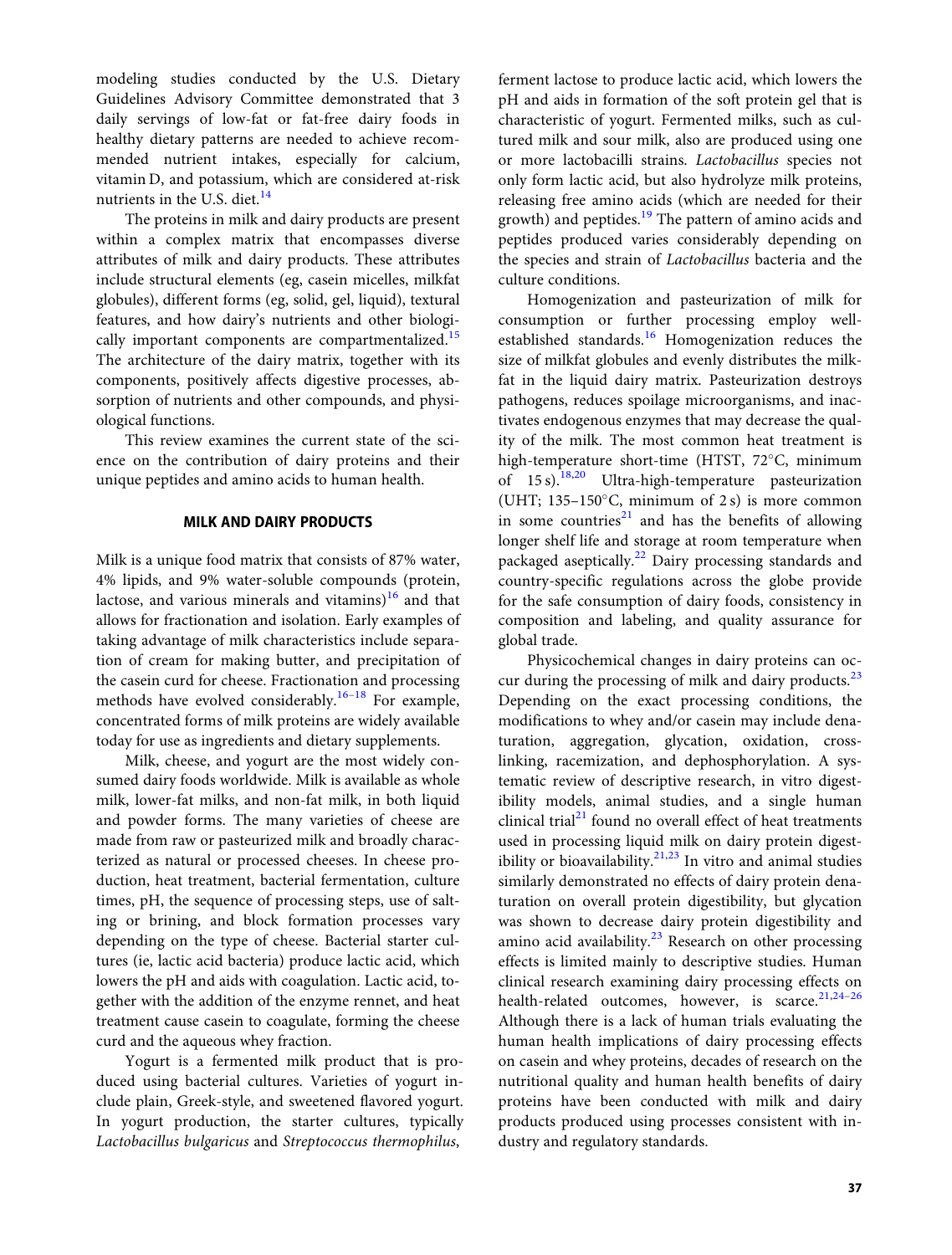#### DAIRY PROTEINS

The major proteins in milk are casein and whey. The minor proteins (which are mainly components of the outer layer of milkfat globule membranes and include membrane globular proteins, glycoproteins, and lipoproteins) account for less than 2% of total milk proteins. Casein proteins form aggregates within the milk matrix that give milk its white color. The biological activities of caseins derive from their amino acid content and their mineral-carrying activity, which helps in the passive absorption of minerals.

Whey is the water fraction resulting from cheesemaking and contains dozens of high-quality proteins (with respect to essential amino acid content, bioavail-ability, and bioactivities).<sup>[27](#page-9-0)</sup>

Of the 9 essential amino acids, whey proteins are notably rich in lysine, methionine, leucine, and tryptophan, which are generally the most limiting amino acids in other foods, and 1 or more of these 4 amino acids are always limiting in plant proteins. $28$  Protein quality scores (ie, Digestible Indispensable Amino Acid Scores; DIAASs) for each of these amino acids range from 2.3 to 3.3 for whey proteins, while the DIAASs range from 0.9 to 1.0 for soy protein isolate and are less than 0.8 for wheat proteins.<sup>29</sup> The exceptional protein quality makes milk proteins, and specifically whey proteins, ideal for use as complementary proteins and for creating balanced meals.

#### Whey proteins

Whey protein gained attention for its protein quality in the late 1990s with the confluence of multiple research areas that recognized the importance of skeletal muscle in maintaining both functional mobility and cardiometabolic health. Aging, weight management, type 2 diabetes, bed rest, acute injury, and chemotherapy are all conditions in which body composition, muscle mass, and metabolic health are determinates of long-term outcomes.[27,30](#page-9-0)[–32](#page-10-0) The key finding that linked whey protein to skeletal muscle health was the discovery of the role of mechanistic target of rapamycin (mTOR) in regulating post-meal anabolic responses in skeletal muscle. mTOR is an intracellular protein complex that integrates multiple nutrients, energy, and hormonal signals to determine whether the cell environment can support an anabolic response of protein synthesis. $33$  Regulation of mTOR differs across tissues and with age. In skeletal muscle, mTOR integrates 4 signals: (1) hormones (insulin and IGF-1), (2) energy (ATP status via AMPK), (3) physical activity (REDD1), and (4) amino acid concentrations (specifically, the branched-chain amino acid leucine).<sup>[34](#page-10-0)</sup> When these components are correctly balanced, mTOR triggers the initiation phase of protein

synthesis in skeletal muscle. In children and young adults, growth hormones and energy dominate the mTOR signal response, while in adults the critical signal is the intracellular leucine concentration.

The importance of the mTOR signal and the high concentration of leucine in whey protein can only be appreciated in the context of daily protein turnover. Every day, adults need to make 250–to 300 g of new proteins to repair and replace existing proteins. This process occurs with continuous cycling between the synthesis and breakdown of proteins, and while skeletal muscle accounts for approximately 50% of total body protein, it receives only about 25% of the newly formed proteins.<sup>[35](#page-10-0)</sup> The body prioritizes de novo protein synthesis to essential organs, including the liver, heart, and GI tract. This distribution of new proteins is important for understanding age-related loss of skeletal muscle (ie, sarcopenia), and it becomes critically important during acute catabolic conditions such as weight loss for treatment of obesity, during bed rest for illness or surgery, and after intense exercise.<sup>[36,37](#page-10-0)</sup>

During post-absorptive periods, such as during overnight fasting, the mTOR signal in skeletal muscle is turned off, reducing protein synthesis, and shifting muscle to net protein breakdown. Amino acids released from muscle proteins become available for protein synthesis and energy use in essential organs such as the liver, spleen, and GI tract. This cycling of protein turnover allows muscle to serve as a type of amino acid reservoir for essential organs during periods of fasting, starvation, or stress. This signal remains catabolic until a meal provides adequate leucine to stimulate mTOR. Extensive research has shown this triggering threshold for mTOR to require a minimum of 2.5 g of leucine.

Leucine accounts for 11% to 12% of whey proteins, approximately 8% to 9% of animal proteins (eggs, meats, and fish) and approximately 6% to 8% of plant proteins (soy, pea, wheat, oat, and quinoa). $28$  Hence, a meal with 20–25 g of whey protein can provide the leucine threshold of 2.5 g, while meats require approximately 30 g of protein and plants require 35–40 g of protein to provide adequate leucine to trigger the post-meal anabolic response in skeletal muscle.<sup>[37](#page-10-0)</sup> Whey proteins have gained extensive use for anabolic recovery, generating maximum response with the least total protein and least total calories, which are important considerations for weight management, conditions of limited food intake such as illness or aging, or for post-exercise recovery, including muscle-building use for athletes.<sup>[38](#page-10-0)</sup>

#### Alpha-lactalbumin

Whey protein has also become an important source of individual proteins with unique bioactivities. The most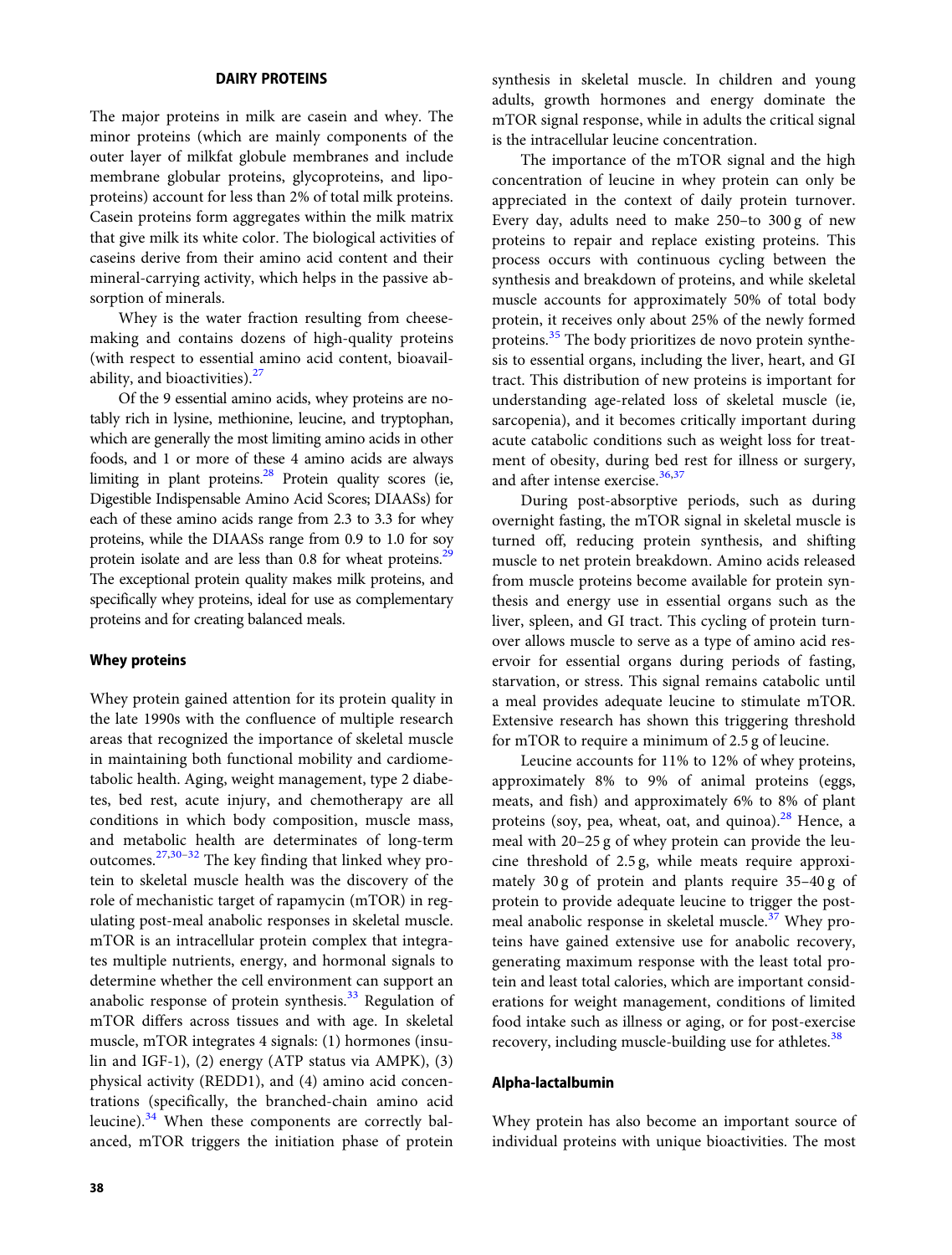studied of the individual proteins in the whey fraction are alpha-lactalbumin ( $\alpha$ -Lac), lactoferrin, and glycomacropeptide.[27](#page-9-0) Alpha-lactalbumin accounts for approximately 22% of the total protein and 36% of the whey protein in human milk. It is a water-soluble protein containing 129 amino acids and is notable for its comparatively high content of tryptophan, lysine, cysteine, and the branched-chain amino acids. Beyond its high protein quality supporting growth and development, a-Lac exhibits diverse bioactivities involved in sleep, mood, gastrointestinal function, mineral absorption, and immunity. There is no consensus about the precise mechanism(s) for these observed bioactivities, but most research points to the unique amino acid composition and specifically the tryptophan and cysteine concentrations in  $\alpha$ -Lac.<sup>[28](#page-9-0)</sup>

Alpha-lactalbumin contains nearly 4 times the level of tryptophan compared with that of egg, beef, soy, or wheat proteins.<sup>[28](#page-9-0)</sup> Tryptophan is the direct precursor of serotonin, the neurotransmitter produced in the brain, kidney, lung, and the gut epithelial cells. In the brain, serotonin has been shown to enhance sleep, improve mood, and regulate food intake. Tryptophan supplements have been shown to increase serotonin production, enhancing sleep, including sleep latency (time to fall asleep), sleep depth, and sleep duration. Although research using a-Lac as a source of tryptophan is less consistent, a 20-g  $\alpha$ -Lac supplement providing 4.8 g of tryptophan has been shown to enhance sleep quality.<sup>[39](#page-10-0)</sup>

Alpha-lactalbumin also has a unique ratio of cysteine/methionine of nearly 5:1 (compared with ratios of approximately 1:2 in egg, beef, soy, or wheat proteins), plus the  $\alpha$ -Lac structure contains 4 unique disulfide bridges, contributing to its tertiary configuration. Cysteine is the amino acid precursor of glutathione and taurine, and the disulfide bridges appear to contribute to prebiotic-like characteristics of  $\alpha$ -Lac.<sup>[28](#page-9-0)</sup>

Alpha-lactalbumin, along with other whey proteins, including lactoferrin and immunoglobulins, exert diverse physiological roles on gastrointestinal function, including cell development, motility, and antimicrobial activity.<sup>[28](#page-9-0)</sup> The activity of  $\alpha$ -Lac may be associated with tryptophan and serotonin production, cysteine as a direct precursor for production of the antioxidant glutathione, or with peptides such as pentapeptides linked by a disulfide bridge or glycyl-leucyl-phenylalanine produced by trypsin digestion in the small intestine. $40$ These peptides have been shown to have antibacterial activity in animal and isolated cell systems<sup>[40,41](#page-10-0)</sup>; however, the physiological significance of these peptides in the human gastrointestinal tract remains largely unknown.

Because of its unique amino acid profile and its high concentration in breast milk, a-Lac has been extensively studied for use in infant formulas. Most dairy-based infant formulas are supplemented with whey proteins and often with  $\alpha$ -Lac-enriched preparations. Alpha-lactalbumin has received relatively little at-tention for use in adult nutrition.<sup>[28](#page-9-0)</sup>

## Lactoferrin

Lactoferrin (Lf) is an iron-binding protein expressed in virtually all secretory fluids, including tears, saliva, nasal secretions, vaginal fluids, semen, bile, and gastrointestinal fluids, and it is most highly concentrated in milk. Lactoferrin is the second-most predominate protein in human milk. Lactoferrin is a glycoprotein containing approximately 690 amino acids, and it is highly conserved across all mammalian species. It contains 2 mineral-binding sites that strongly bind iron but can also bind copper, zinc, and manganese. Initial studies of breast milk reported that Lf facilitates intestinal iron absorption in the newborn. Lactoferrin supplements have been shown to improve the iron status of female distance runners and during pregnancy; however, comparisons of infant formulas with or without Lf demonstrate similar iron absorption.<sup>[42](#page-10-0)-[44](#page-10-0)</sup>

Beyond being an important food for essential amino acids and iron delivery, Lf exhibits a wide range of bioactivities related to host defenses, including antibacterial and antiviral functions, enhanced intestinal cell development, and immunity.<sup>[43](#page-10-0)</sup> The mechanisms for these bioactivities have been extensively investigated; however, conclusive modes of action remain speculative.

Early research demonstrated Lf to have bacteriostatic activity against intestinal pathogens, including Escherichia coli, Helicobacter pylori, and Vibrio cholerae. Lactoferrin adheres to the bacterial cell wall, and its strong iron-binding capacity allows it to compete with the bacteria for iron, ultimately depriving the bacteria of an essential nutrient. Iron-binding sites on Lf are typically only approximately 30% saturated in milk, allowing Lf to retain significant capacity to bind addi-tional iron.<sup>[45](#page-10-0)</sup>

Subsequent studies of Lf reveal that the bactericidal function may also be associated with direct interaction of Lf with the bacterial cell membrane. Lactoferrin binds directly to the cell surface of bacteria, damaging the external cell membrane through interaction with lipopolysaccharides, causing increased permeability and cell damage from lysozyme activity.<sup>[45](#page-10-0)</sup>

Lactoferrin also binds to enterocytes on the gut mucosa, stimulating normal cell development and reducing inflammation. In animal studies, Lf has been shown to inhibit the production of inflammatory cytokines TNF- $\alpha$ , IL-1b, and IL-6.<sup>[43](#page-10-0)</sup> In total, Lf has been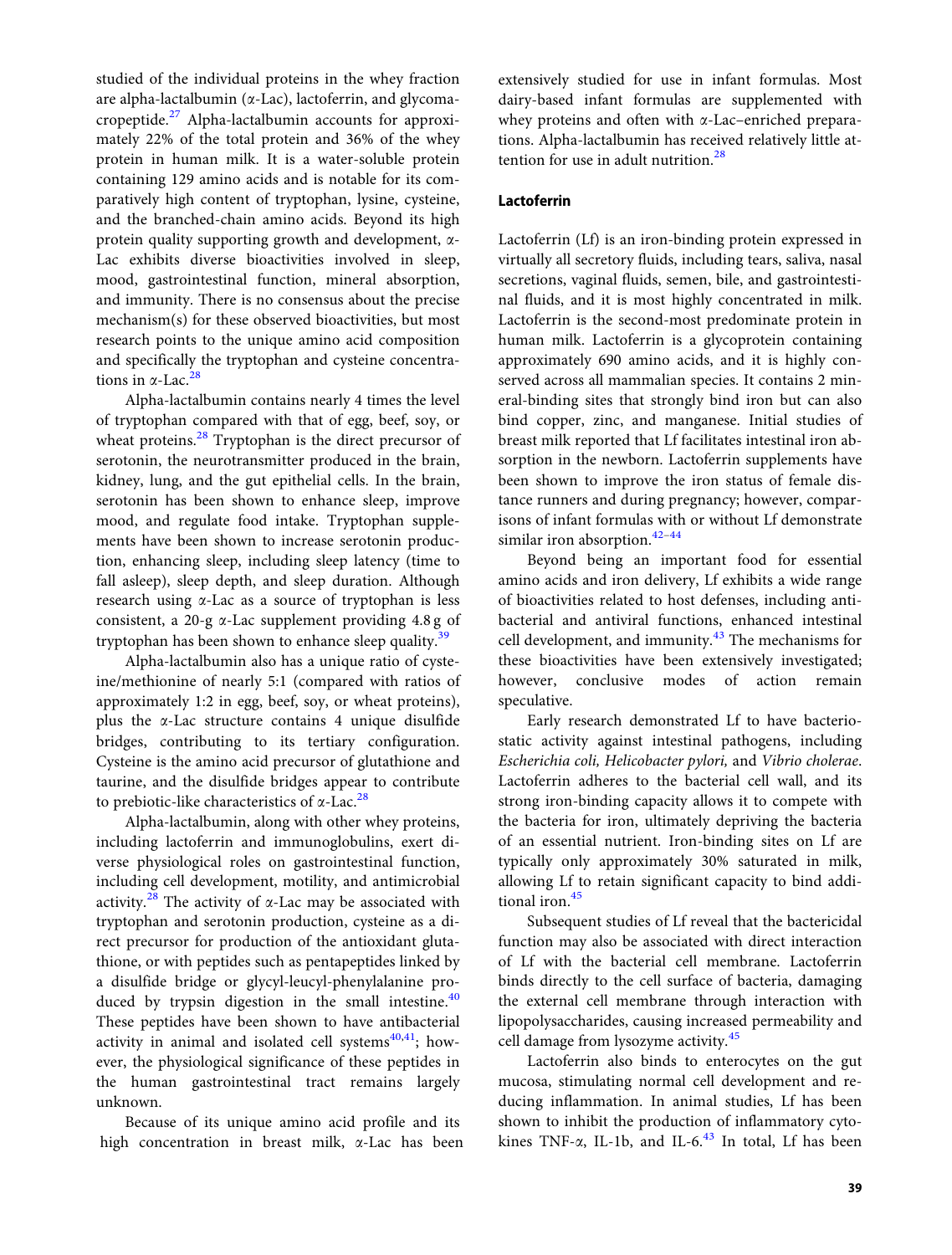shown to enhance iron status in infants and at-risk groups and to have potential therapeutic effects in relation to bacterial infection and inflammation.

## Beta-lactoglobulin

Beta-lactoglobulin ( $\beta$ -Lg) is the predominate whey protein in milk from ruminant animals. It is absent, or present possibly in minor quantities, in human milk. $46$  In bovine milk,  $\beta$ -Lg accounts for approximately 10% of total milk protein and approximately 58% of the whey proteins. Beta-lactoglobulin is a relatively small peptide chain containing 162 amino acids. It exists in bovine milk as a 36 kDa molecular weight dimer. Beta-lactoglobulin exhibits high solubility and clarity over a broad pH range (ie, pH 3 to 7) and has excellent gelling and foaming properties, making it useful for food applications.[47](#page-10-0) However, as a protein absent in human milk, there are concerns about  $\beta$ -Lg allergies.<sup>48</sup>

Research suggests a diverse array of potential roles of  $\beta$ -Lg in milk, including enhancing transport and uptake of hydrophobic ligands (ie, retinol and long-chain fatty acids), enzyme regulation, and development of passive immunity for the neonate. $47$  However, the most obvious role is serving as a rich source of essential amino acids.<sup>[49](#page-10-0)</sup> Because of its solubility, rapid digestibility, and high biological value,  $\beta$ -Lg is a major contributor to the characteristics that make whey proteins attractive for protein supplements, protein-fortified beverages, and sports drinks.

Functional roles of  $\beta$ -Lg in ruminant offspring and applications in human nutrition have been investigated but remain speculative. $47,50$  Many of the bioactivities attributed to  $\beta$ -Lg are derived from peptides produced by enzyme hydrolysis and largely studied in isolated cell systems.<sup>[51](#page-10-0)</sup> These bioactivities include inhibition of angiotensin-converting enzyme (ACE inhibitor), antimicrobial activity, and inhibition of pathogen adhesion.<sup>[47](#page-10-0)</sup>

Various peptides derived from proteolytic digestion of  $\beta$ -Lg have been shown to inhibit ACE. Intact  $\beta$ -Lg has minimal ACE inhibitory activity; however, peptides derived from digestion with pepsin, trypsin, or chymotrypsin have high activity. Again, most of these studies demonstrate ACE inhibition using in vivo or in vitro systems. Perhaps the most promising ACE-inhibiting peptide is the tetrapeptide termed " $\beta$ -lactosin B" (alanine-leucine-proline-methionine; derived from the  $f142-145$  sequence of the  $\beta$ -Lg chain), which has been shown to have antihypertensive activity when adminis-tered orally to hypertensive rats.<sup>[52](#page-10-0)</sup>

While no definitive role for  $\beta$ -Lg has been identified, the most compelling evidence supports its role in molecular transport. Beta-lactoglobulin can bind a variety of lipids, including retinol, long-chain fatty acids, and vitamin D. It has been proposed that  $\beta$ -Lg lipid binding may facilitate lipid transport in milk and intestinal uptake of retinol and fatty acids in the neonate.<sup>[50](#page-10-0)</sup>

## Glycomacropeptide

Glycomacropeptide (GMP) is a phosphorylated and glycosylated bioactive peptide chain of 64 amino acids, derived from casein in bovine milk. GMP is released from kappa casein ( $\kappa$ -casein) during cheese-making by the enzymatic action of chymosin (rennet), and the watersoluble peptide is removed with the whey. Glycomacropeptide may occur naturally in the human gastrointestinal tract via pepsin-mediated proteolysis of milk.<sup>[53](#page-10-0)</sup> Glycomacropeptide accounts for approximately 20% of the total amino acid nitrogen in rennet whey and is normally present in whey protein isolates and concentrates. Glycomacropeptide is an unusual peptide, being devoid of the aromatic amino acids (phenylalanine, tyrosine, and tryptophan), which made it virtually invisible to early protein detection methods. Glycomacropeptide is also devoid of cysteine and con-tains only a single methionine.<sup>[54,55](#page-10-0)</sup>

In the early 1990s, methods were developed for isolation and purification of GMP. In its purified form, GMP is routinely used to create medical foods for treatment of the inborn error of phenylketonuria for individuals lacking the enzyme phenylalanine hydroxylase to metabolize phenylalanine to tyrosine.<sup>[56](#page-10-0)</sup> Without the enzyme, phenylalanine accumulates, producing high blood levels, resulting in brain damage and severe intellectual disability. Glycomacropeptide is used as a protein source for the creation of food products low in phenylalanine; however, GMP is also low in other amino acids, including arginine, cysteine, histidine, tyrosine, and tryptophan, which must be supplemented into the phenylketonuria diet.

In addition to the nutritional value of GMP for the management of phenylketonuria, it exhibits several other bioactive functions that may have therapeutic potential, including antibacterial, prebiotic, and enhanced immunity functions. The specific mechanisms promoting these bioactive roles remain speculative, but in vitro and in vivo evidence suggests the activity may at least in part be associated with post-translation glycosylation of the  $\kappa$ -casein protein. Glycomacropeptide has been found to contain the oligosaccharides N-acetylgalactosamine (GalNAc) and N-acetylneuraminyl (sialic acid) attached to threonine units in the peptide chain. $54,55$  In early studies, researchers recognized that the cholera toxin caused cell damage by binding to similar oligosaccharide links on intestinal cells, causing the cholera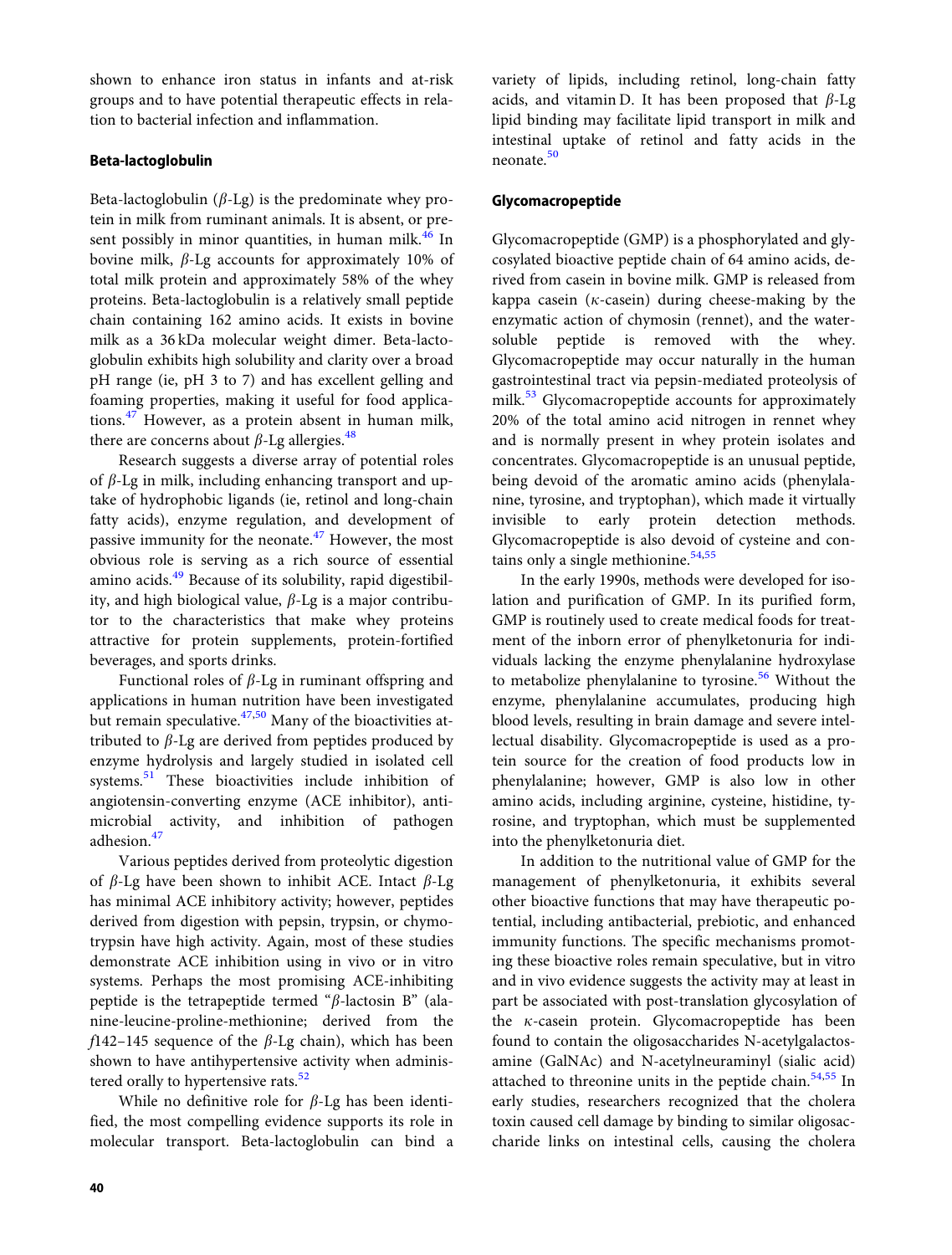damage. Glycomacropeptide has been shown to inhibit the binding of the cholera toxin to the oligosaccharide chains on healthy enterocytes. Subsequent research has shown GMP to be effective in preventing binding of other pathogenic bacteria, including E. coli in the intestine and the cariogenic bacteria S. mutans in the oral cavity.<sup>[54](#page-10-0)</sup>

In addition, GMP may have a role as a prebiotic in promoting the growth of healthy intestinal microbiota, in particular Bifidobacterium, which may prevent or blunt the growth of pathogenic bacteria.<sup>[55](#page-10-0),[57](#page-10-0),[58](#page-10-0)</sup> Mechanisms for prebiotic effects of GMP remain speculative, but GMP has been shown to increase the production of short-chain fatty acids in the colon and to modulate immune responses. However, most of the immune response research has been done with direct administration of GMP to isolated cell systems, and the efficacy of oral administration remains unknown. Taken together, the antibacterial and prebiotic findings suggest bioactive potential for GMP that may be important for normal gut development or in pathological conditions like inflammatory bowel disease; however; definitive human trials have not been done.<sup>[58](#page-10-0)</sup>

#### Casein

Casein (Latin word caseus for cheese) represents a group of phosphoproteins and accounts for approximately 80% of the protein in bovine milk. The primary proteins are  $\alpha_{S1}$ - and  $\alpha_{S2}$ -caseins,  $\beta$ -casein, and  $\kappa$ -casein, representing approximately 38%, 10%, 36%, and 13% of the casein fraction, respectively. Together, the casein proteins provide a complete balance of essential amino acids, but they are also characterized by an unusually high content of proline ( $\sim$ 16% of amino acids) and are nearly devoid of cysteine. Because of the proline and cysteine contents, casein lacks the disulfide bridges and alpha-helix structures typical of most proteins. Further, the phosphoproteins have a high affinity for binding calcium and are hydrophobic, making them insoluble in water. In native milk, caseins exist in a micellular structure to maintain water solubility; however, in acidic environments ( $pH < 4.6$ ), casein proteins curdle, forming a curd, providing the characteristics that led to its use in cheese-making.<sup>5</sup>

Likewise, the low solubility in acidic environments causes casein to curdle in the low pH of the stomach, slowing gastric emptying and prolonging digestion and absorption. Because of the low pH qualities, casein is often characterized as a slow-digesting protein, which tends to enhance satiety and prolong the post-prandial period of amino acid absorption and appearance in the blood circulation. $60,61$  $60,61$  $60,61$  The digestive properties of proteins have been extensively studied for use in protein powders to support protein synthesis in skeletal muscle, and the optimal protein choices depend on the application.[38,62,63](#page-10-0) For example, whey proteins are routinely used as protein supplements, because they have a high leucine content ( $\sim$ 12% w/w) and are rapidly digested, producing the rapid rise in plasma and intracellular leucine concentrations essential for the mTOR trigger for muscle protein synthesis.<sup>[38](#page-10-0)</sup> Whey is ideal for providing a maximum response with the least amount of protein and calories, plus it is water-soluble and has a clean flavor profile. Whey is widely used by athletes for postexercise recovery and with elderly or bed-rest patients when food intake may be restricted. Casein has a more moderate leucine content ( $\sim$ 9%), is slow digesting, and has low solubility, resulting in a lower and more prolonged leucine absorption profile. Hence, a meal contain 25 g of whey protein will trigger the mTOR response, while 40 g of casein may be required to reach the same intracellular leucine concentration to trigger mTOR.<sup>64</sup> Casein can be used to enhance and prolong post-meal anabolic responses in muscles when the total amount of protein is not restricted. Likewise, casein has been used for nighttime supplements for athletes, to produce a prolonged anabolic period during sleep; the natural combination of whey plus casein in milk has been shown to be effective for post-exercise recovery in athletes.<sup>[65](#page-10-0)</sup>

#### DAIRY-DERIVED BIOACTIVE PEPTIDES

A newer area of protein research is the study of the bioactive peptides that are encrypted in the native structure of food proteins, including casein and whey. Foodderived peptides are released from food proteins by proteolysis that occurs naturally during the digestive process, through fermentation of foods, or by enzymatic hydrolysis in laboratory settings.<sup>[66](#page-10-0)</sup> Dairy protein-derived peptides and those from other food proteins, are commonly referred to as bioactive peptides, ie, "protein fragments that have a positive influence on physiological and metabolic functions or condition of the body and may have ultimate beneficial effects on human health".<sup>[11](#page-9-0)</sup> Bioactive peptides typically contain 2 to 20 amino acids. Present understanding of bioactive peptides comes mainly from computer modeling and preclinical research; therefore, the role of food-based peptides in human physiology and health is uncertain. The term "bioactive peptides" as used in the present review is not intended to indicate that health benefits have been convincingly demonstrated in humans, but rather for consistency with its use in the scientific literature based on evidence derived largely from isolated cell systems and animal studies.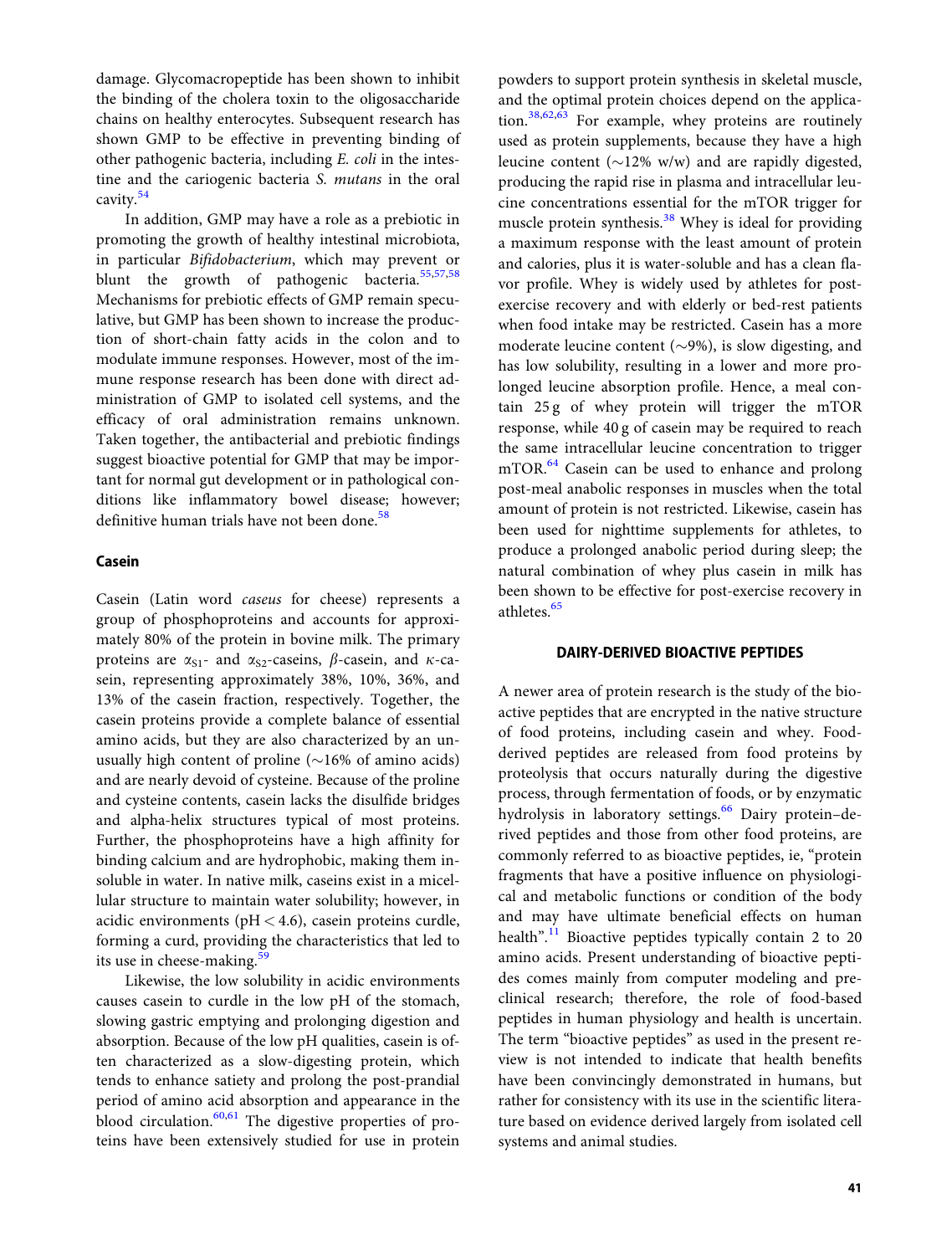Over the past 30 years, research on bioactive peptides has proliferated. Scientific interest in identifying food-derived bioactive peptides that can help reduce or prevent the risk of chronic diseases has been motivated largely by potential functional food, dietary supplement, and pharmaceutical applications. Peptides isolated from animal tissues (eg, pituitary gland, placenta) or chemically synthesized have a long history of use in medicine, dating back more than half a century. $67$  As of 2014, more than 7000 naturally occurring peptides had been identified, and the pharmaceutical industry had more than 60 peptide drugs on the market. $68$  The recognition that peptides naturally present in both plant and animal foods are released during digestion and fermentation processes stimulated the rapid evolution of research on food-derived peptides.

Although many food proteins are sources of bioactive peptides, dairy-derived bioactive peptides are among the most extensively studied. Dairy peptides have been shown to exhibit antihypertensive, antimicrobial, antithrombotic, immunomodulatory, opioid, antioxidative, antidiabetic, and mineral-binding functions, with some exhibiting bioactivity in more than a single physiological system. $\frac{11,69,70}{11,69,70}$  $\frac{11,69,70}{11,69,70}$  $\frac{11,69,70}{11,69,70}$  $\frac{11,69,70}{11,69,70}$  Bioinformatics (ie, computer modeling methodology), also known as in silico analyses, is a tool used to identify food-derived peptides with biological functionality.<sup>71,72</sup> Large databases of amino acid sequences for peptides that are encrypted in food proteins are widely available and are open access (eg, BIOPEP database).<sup>[71,72](#page-10-0)</sup> Computer software is used extensively to detect amino acid sequences with known biological activity and to simulate proteolytic release of specific peptides with proteases.<sup>[71,72](#page-10-0)</sup> Structure–activity relationships of bioactive peptides can be examined using quantitative structure–activity relationship modeling, which is based on existing knowledge of peptide structures, amino acid sequences, hydrophobicity, and bioactivity. Computer-based screening of large numbers of peptide sequences utilizes molecular docking technology to examine interactions between peptides and specific enzyme active sites and/or receptors and to determine  $IC_{50}$  values (amount of peptide needed for half of the maximum inhibitory activity). Confirmatory studies using in vitro and animal studies often verify predicted results from computer-based screening.

In order to be effective in humans, however, peptides need to resist degradation in the digestive tract and, if their bioactivity is not targeted solely in the gastrointestinal tract, they need to be absorbed into the bloodstream and reach tissues in an active form. Although much knowledge has been attained through bioinformatics, research on the bioavailability and effectiveness of bioactive peptides in humans is limited. In light of the systematic reviews and meta-analyses that have

continued to show that consumption of dairy foods is linked to beneficial or neutral associations with risk of hypertension, $3-5$  cardiovascular disease, $3,6,7$  $3,6,7$  and type 2 diabetes,  $3,8,9$  examination of the research on dairy protein–derived peptides in relation to these three conditions of public health concern is of interest.

#### Blood pressure and antihypertensive peptides

A principal mechanism in the regulation of blood pressure is the angiotensin-converting enzyme (ACE), which catalyzes the conversion of angiotensin I to angiotensin II, a hormone that stimulates vasoconstriction and increases blood pressure. $73$  ACE inhibitors block this conversion and are commonly prescribed as a treatment option for patients with hypertension. Identification of dairy protein–derived peptides with antihypertensive properties more than 30 years ago stimulated both scientific and commercial interest. Antihypertensive effects of dairy protein–derived peptides in sour (fermented) milk were first demonstrated in the mid-1990s. $74-76$  $74-76$  $74-76$  Since then, many dairy-derived peptides have been shown to have antihypertensive properties $11,77,78$  $11,77,78$  $11,77,78$  $11,77,78$ ; however, the two tripeptides, isoleucine-proline-proline (IPP) and valine-proline-proline (VPP), are by far the most extensively studied. IPP is encrypted in  $\beta$ -casein and  $\kappa$ -casein, and VPP in  $\beta$ -casein.<sup>[74](#page-10-0)</sup>

Beyond ACE inhibition, IPP and VPP also may mediate their antihypertensive effects through other biological activities. For example, anti-inflammatory and antioxidant properties of IPP and VPP may contribute to vascular function benefits.<sup>79-81</sup> In addition to IPP and VPP, other bioactive peptides encrypted in dairy proteins have been shown to have ACE inhibitory properties.<sup>[11](#page-9-0)[,77,82](#page-10-0)</sup> For example, two  $\alpha_{s1}$ -casein derived peptides with opioid properties were shown in spontaneously hypertensive rats to have blood pressure–lower-ing effects.<sup>[83](#page-10-0)</sup>

In addition to extensive in vitro and laboratory animal studies, human clinical trials in Japan and Europe examined blood pressure responses to a variety of dairy foods and hydrolysates shown to contain IPP and VPP. Between 1996 and 2012, more than 30 human clinical trials evaluated blood pressure responses after consuming fermented milks, yogurt drinks, or casein hydrolysates containing known amounts of IPP and VPP. Most were randomized controlled trials with hypertensive or prehypertensive populations. Nine systematic reviews and/or meta-analyses,  $84-92$  $84-92$  a Cochrane review and meta-analysis,<sup>[93](#page-11-0)</sup> and a European Food Safety Authority (EFSA) review<sup>[94](#page-11-0)</sup> of these studies have been published.

All of the meta-analyses, with the exception of the Cochrane review, demonstrated significant reductions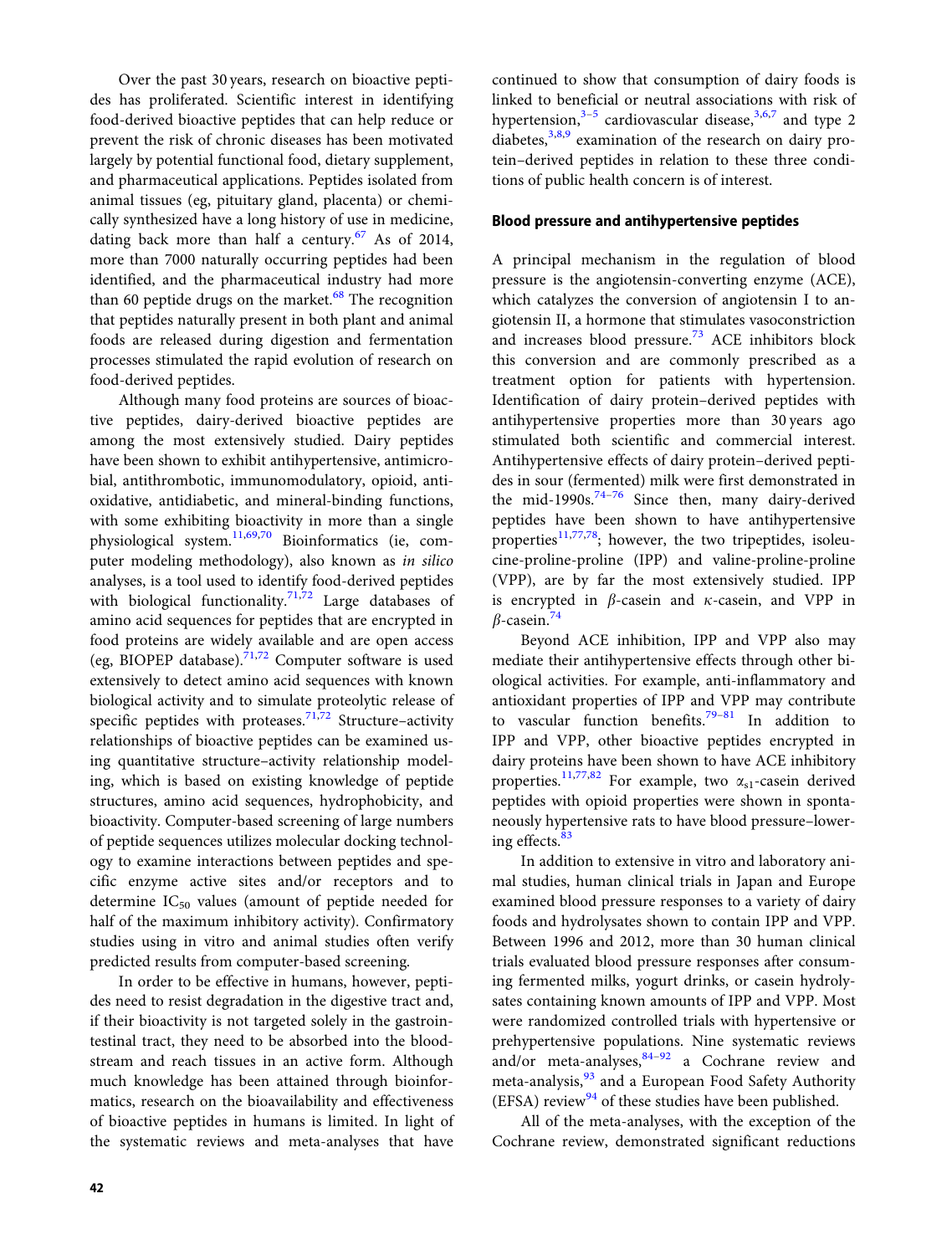in both systolic and diastolic blood pressure. Mean reductions in systolic blood pressure were 1.3 to 5.6 mm Hg and in diastolic blood pressure were 0.6 to 2.4 mm Hg. The magnitude of these reductions, while moderate, is similar to that shown with diet-related reductions such as increased calcium, magnesium, and potassium intakes, <sup>[95](#page-11-0)</sup> sodium restriction, <sup>[96](#page-11-0)</sup> and consumption of the DASH (Dietary Approaches to Stop Hypertension) diet. $\frac{97}{7}$  $\frac{97}{7}$  $\frac{97}{7}$  The Cochrane meta-analysis, which included 15 trials, found a modest main effect only for lower systolic blood pressure (–2.4 mm Hg). While it appears plausible that the biopeptides, IPP and VPP, may contribute, at least in part, to the benefits of consuming dairy foods and the reduced risk of hypertension as shown in the systematic reviews and meta-analyses,<sup>[3–5](#page-9-0)</sup> significant research gaps exist. For example, little is known about the bioavailability of IPP and VPP in humans,  $98$  and their physiological targets and biological mechanisms of action in humans have not been characterized. Heterogeneity in study designs, especially the variability in the dairy products containing the IPP and VPP peptides and the rigorous selection criteria in the Cochrane review may explain the absence of diastolic blood pressure reductions in the Cochrane meta-analysis.<sup>[93](#page-11-0)</sup> The EFSA evaluation of the clinical trials, together with review of the animal and in vitro research and other supporting materials, led the committee to conclude that IPP and VPP were sufficiently characterized but that a cause-and-effect relationship between the consumption of IPP and VPP and the claimed benefit of maintaining blood pressure in the general population was not supported. $94$ 

#### Cardiovascular disease and anti-atherogenic peptides

Cardiovascular disease is a group of disorders of the heart and blood vessels that can lead to heart failure or stroke, and it has often been linked to dietary cholesterol and saturated fats associated with animal-derived foods. However, systematic reviews and meta-analyses published in just the past 5 years add to a large body of research indicating that consumption of dairy foods is not linked to increased risk for cardiovascular dis-ease,<sup>[3,6,7](#page-9-0)</sup> coronary artery disease,<sup>[3](#page-9-0),[7](#page-9-0)[,99](#page-11-0)</sup> or stroke.<sup>[3,6](#page-9-0),[100](#page-11-0)</sup>

Heart attacks and strokes commonly occur from a blockage that is caused by the build-up of atherosclerotic plaques and prevents blood flow to the heart and brain, respectively. Many bioactive peptides that are released from casein and whey proteins during digestion, by fermentation processes, and by enzymatic methods have been shown to mitigate cellular damage at different stages of atherogenic plaque formation.<sup>[81](#page-10-0)</sup> These include dairyderived peptides with antioxidative, antihypertensive, immunomodulatory, anti-inflammatory, and antithrombotic effects.<sup>11,[81](#page-10-0)[,101,102](#page-11-0)</sup> The available research assessing the potential benefits of these peptides, however, currently is limited to bioinformatics, in vitro studies, and laboratory animal research.

Vascular oxidative stress plays a central role in the initiation and progression of cardiovascular disease. Oxidative stress caused by excess production of reactive oxygen species (free radicals, superoxide, hydroxyl radicals, non-radical hydrogen peroxide) leads to oxidative changes in lipoproteins, activation of macrophages, and (over time) to the formation of atherogenic plaques. $103$ Many casein- and whey-derived peptides have been shown, mainly through bioinformatics and in vitro studies, to exhibit antioxidant properties.<sup>[81,](#page-10-0)[101](#page-11-0)</sup> The antioxidant potential of individual peptides is affected by their amino acid content and the positions of amino acids in the peptide chain. $101$  For example, antioxidant activities of dairy-derived peptides have been shown to be influenced by the presence of histidine with its peroxyradical trapping and chelating ability, and of hydrophobic amino acids that increase access of the peptide to hydrophobic targets.<sup>[81](#page-10-0),[101](#page-11-0)</sup> Immunomodulatory activities involving complex immune system functions also have been identified for many dairy-derived peptides; however, specific mechanisms remain to be fully elucidated. $11,81$  $11,81$  Inflammation when chronic and uncontrolled enhances the progression of atherosclerosis. Anti-inflammatory activities of dairy-derived peptides have been shown in vitro to be mediated, at least in part, through inhibition of the  $NF-\kappa B$  pathway and a PPAR- $\gamma$ –dependent mechanism.<sup>[81](#page-10-0)</sup> Arterial thrombosis, which is the main cause of myocardial infarction and stroke, occurs from the rupture or erosion of atherogenic plaques, coupled with increased platelet aggrega-tion and clot formation.<sup>[104](#page-11-0)</sup> Peptides encrypted on  $\kappa$ casein and Lf have been shown to inhibit platelet aggre-gation and related antithrombotic properties.<sup>[81,](#page-10-0)[102](#page-11-0)</sup>

Casein-derived peptides also have been linked to a cholesterol-lowering effect that has been attributed to a reduction in the solubility of cholesterol in bile salt mixed micelles, resulting in impaired cholesterol absorption.<sup>[11](#page-9-0),[105](#page-11-0)</sup>

In the absence of human clinical research, however, the extent to which dairy peptides with antithrombotic, antioxidative, anti-inflammatory, immunomodulatory, and cholesterol-lowering properties may contribute to the observed neutral associations between consuming dairy foods and risk of cardiovascular disease and stroke remains theoretical.

#### Type 2 diabetes and antidiabetic peptides

Type 2 diabetes is a chronic metabolic disorder characterized by insulin resistance and elevated blood glucose.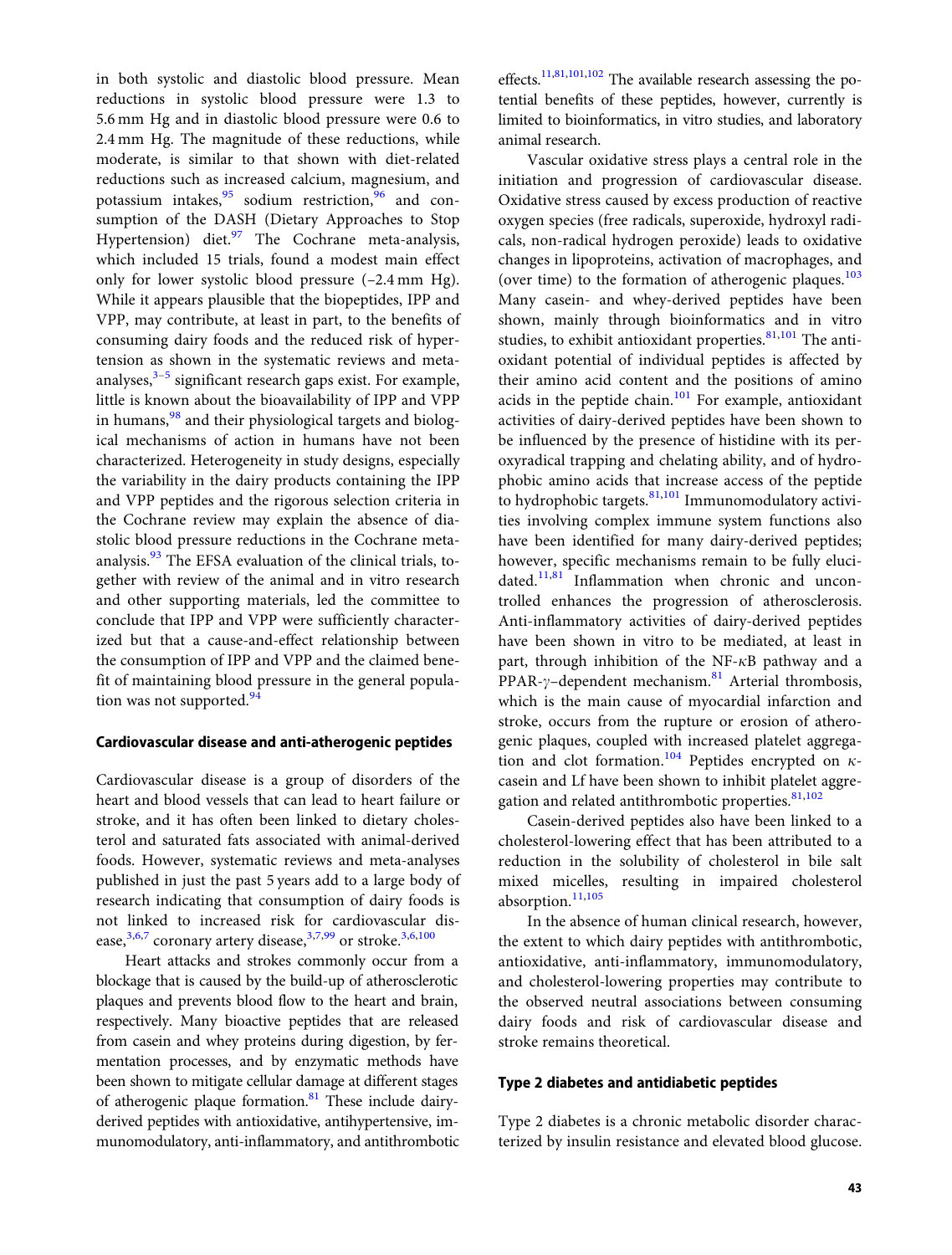Common comorbidities include obesity, hypertension, cardiovascular disease, and stroke. Systematic reviews and meta-analyses in recent years continue to add to evidence that consuming dairy foods has beneficial or neutral associations with the incidence of type 2 diabetes. $3,8-10$ 

Chronic elevation of blood glucose produces diverse cellular damage in many organs, including the pancreas, eyes, kidneys, heart, and peripheral blood vessels. Treatment strategies for type 2 diabetes include modification of diet and exercise, plus insulin and other medications to reduce postprandial glucose excursions. One category of medications in routine use is designed to blunt carbohydrate absorption by inhibiting the brush border digestive enzyme  $\alpha$ -glucosidase.<sup>106</sup> Bioinformatics research has identified a large number of food protein sources of bioactive peptides, including those encrypted in casein and whey proteins, which exhibit  $\alpha$ -glucosidase inhibitory potential.<sup>107</sup>

A second area of research relates to glucagon-like peptide-1 (GLP-1), an incretin hormone secreted by intestinal endocrine cells that controls gastric motility, slows gastric emptying, and stimulates the release of insulin from the pancreas.<sup>108</sup> Glucagon-like peptide-1 is inactivated primarily by dipeptidyl peptidase 4 (DPP-4), an enzyme that plays a key role in the regulation of blood glucose. Individuals with type 2 diabetes have decreased incretin responses, and consequently reduced insulin secretion and higher postprandial glucagon and blood glucose levels. Synthetic DPP-4 inhibitors, a successful class of drugs for treatment of patients with type 2 diabetes, improve glycemic control by impeding the degradation of GLP- $1.108$  $1.108$  It has been proposed that DPP-4, which is expressed not only in the intestine but also in the pancreas, kidney, liver and by lymphocytes and monocytes, may function also as a local mediator of inflammation and insulin resistance in adipose and hepatic tissue.<sup>[108,109](#page-11-0)</sup> Its potential broader role in glucose homeostasis, however, remains to be established.

Research on food-derived peptides that have DPP-4 inhibitory properties is still early, and current knowledge is mostly from bioinformatics and in vitro studies.[71](#page-10-0),[109](#page-11-0) Animal studies are scant, and there is a clear absence of human studies. Dipeptidyl peptidase 4 inhibitory peptides are encrypted in many food proteins, including both casein and whey, and vary widely in amino acid sequences and chain lengths.[107](#page-11-0),[109](#page-11-0) Casein and whey proteins, namely  $\alpha_{s1}$ -casein,  $\beta$ -casein,  $\kappa$ -casein,  $\beta$ -Lg,  $\alpha$ -Lac, and Lf, collectively, have been shown to contain more than 200 unique peptide fragments with DPP-4 inhibitory potential.<sup>[109](#page-11-0)</sup> Dipeptidyl peptidase 4 inhibitory peptides also have been identified in cheese.<sup>[110](#page-11-0)</sup> Bioinformatics research has identified casein as potentially the richest source of DPP-4 inhibitor

peptides,<sup>[107](#page-11-0)</sup> and the tripeptide isoleucine-proline-isoleucine appears to be one of the most potent DPP-4 inhibitory peptides (lowest  $IC_{50}$  of the peptides examined).<sup>[107,109](#page-11-0)</sup> Dairy-derived peptides, including several with DPP-4 inhibitory potential, have been detected in the human intestinal tract after consumption of dairy products.<sup>[70](#page-10-0)</sup> This body of research, collectively, gives an indication of the potential role of peptides with DPP-4 inhibitory properties in regulation of glucose homeostasis, but the effectiveness of dairy- and other foodderived DPP-4 inhibitory peptides in humans has not been examined. Their resistance to degradation by intraluminal or brush border peptidases, their bioavailability, and their specific cell targets and biological functions are topics for future research in both laboratory animals and humans.

A related avenue of research has examined indicators of glucose homeostasis after consumption of whey or casein hydrolysates; however, the peptide and amino acid patterns of the hydrolyzed proteins were not determined. These studies, which included patients with prediabe-tes,<sup>[111](#page-11-0)</sup> type 2 diabetes,<sup>112,113</sup> or gestational diabetes,<sup>114</sup> or healthy adults<sup>115–119</sup> randomized to the protein hydrolysate or native form of whey or casein, found limited and inconsistent evidence of improved glucose control in the hydrolysate groups (eg, plasma levels of glucose-depen-dent insulinotropic polypeptide,<sup>[116](#page-11-0)</sup> glucose,<sup>118,[120](#page-11-0)</sup> and/or insulin $113,119-121$  $113,119-121$  $113,119-121$  $113,119-121$  $113,119-121$ ). Future clinical research is needed to validate these findings.

#### **CONCLUSION**

Milk is a complex food matrix serving as an essential food and protein source for all mammalian species, including humans. Milk proteins, which are known for their high nutritional quality, based on their essential amino acid composition, also exhibit a wide range of bioactivities. Currently, milk and dairy foods provide approximately 15% to 20% of daily protein intake in the United States. Because of their unique water solubility, milk proteins are readily separated into casein and whey fractions, which can be further fractionated into many individual proteins, including  $\alpha_{S1}$ - and  $\alpha_{S2}$ caseins,  $\beta$ -casein,  $\kappa$ -casein, and the whey proteins. Many of these proteins have unique bioactivities that have been extensively studied.

Whey proteins have become popular as protein supplements for muscle health and development because of their exceptionally high concentration of the essential amino acid leucine  $(\sim 12\% \text{ w/w})$ . Individual whey proteins such as  $\alpha$ -Lac are available in high purity, and  $\alpha$ -Lac is now widely incorporated into infant formulas to enhance protein quality. Likewise, GMP is the foundation of most medically defined diets for the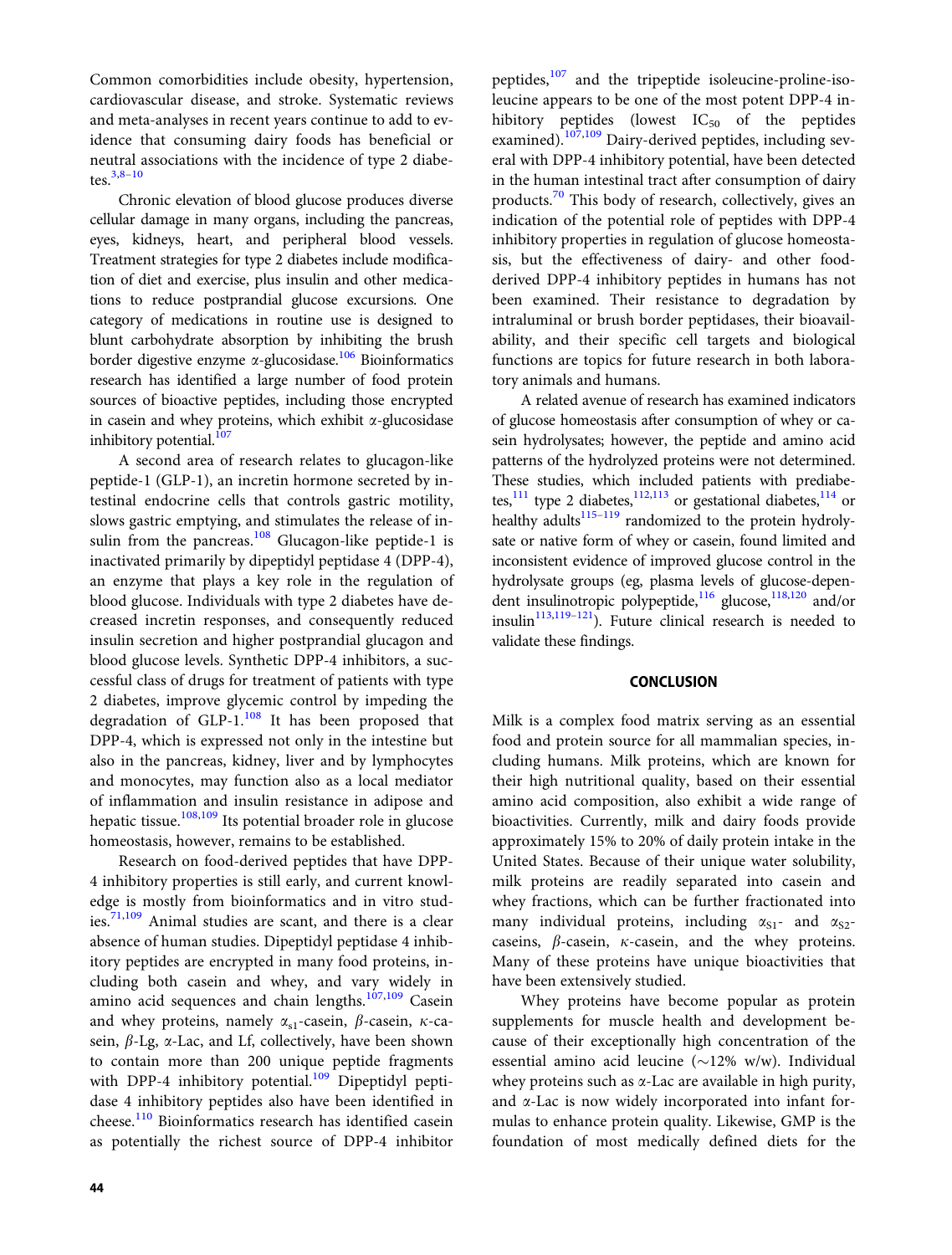<span id="page-9-0"></span>management of the inborn error of metabolism, phenylketonuria.

Further, over the past 30 years, peptides that are encrypted in the primary amino acid sequences of proteins and released along with amino acids during digestion or during food processing such as fermentation or enzyme digestion are increasingly recognized as biologically active protein metabolites that may have beneficial effects on human health. The most studied of the peptides are the ACE inhibitors, which have been shown to reduce blood pressure to a similar degree to sodium restriction or the DASH (Dietary Approaches to Stop Hypertension) diet. New areas of research have focused on novel dairy peptides as aids in the management of type 2 diabetes. Peptides derived from casein have been shown in preclinical research to blunt postmeal increases in blood glucose by inhibiting the digestive enzyme a-glucosidase or by modulating the incretin hormone GLP-1. Use of these peptides represents a novel new approach to understanding the bioactivity of dairy proteins. Future studies that expand on the limited research in humans will further advance understanding of the physiological benefits of milk consumption. In total, milk remains a cornerstone of the human diet, and advanced food processing allows for isolation and unique applications of bioactive proteins and peptides from the milk matrix.

#### Acknowledgments

Author contributions. N.A. and D.K.L. contributed equally to the design, preparation, and review of this manuscript.

Funding. The authors thank the National Dairy Council for financial support in preparing this manuscript. The sponsor had no role in the conception, design, organization, preparation, or approval of the manuscript for publication.

Declaration of interest. N.A. performs consulting for various food and beverage companies and organizations, including the National Dairy Council. D.K.L. participates in the speakers bureau for the National Dairy Council and has been a consultant to Agropur Foods.

#### **REFERENCES**

- 1. U.S. Department of Health and Human Services and U.S. Department of Agriculture. 2015–2020 Dietary Guidelines for Americans, 8th edition. December 2015. Available at: [https://health.gov/our-work/food-nutrition/previous-dietary](https://health.gov/our-work/food-nutrition/previous-dietary-guidelines/2015)[guidelines/2015.](https://health.gov/our-work/food-nutrition/previous-dietary-guidelines/2015)
- 2. Fardet A, Dupont D, Rioux L-E, et al. Influence of food structure on dairy protein, lipid and calcium bioavailability: a narrative review of evidence. Crit Rev Food Sci Nutr. 2019;59:1987–2010.
- 3. Drouin-Chartier JP, Brassard D, Tessier-Grenier M, et al. Systematic review of the association between dairy product consumption and risk of cardiovascularrelated clinical outcomes. Adv Nutr. 2016;7:1026–1040.
- 4. Ralston RA, Lee JH, Truby H, et al. A systematic review and meta-analysis of elevated blood pressure and consumption of dairy foods. J Hum Hypertens. 2012;26:3–13.
- 5. Schwingshackl L, Schwedhelm C, Hoffmann G, et al. Food groups and risk of hypertension: a systematic review and dose–response meta-analysis of prospective studies. Adv Nutr. 2017;8:793–803.
- 6. Gholami F, Khoramdad M, Esmailnasab N, et al. The effect of dairy consumption on the prevention of cardiovascular diseases: a meta-analysis of prospective studies. J Cardiovasc Thorac Res. 2017;9:1–11.
- 7. Soedamah-Muthu SS, de Goede J. Dairy consumption and cardiometabolic diseases: systematic review and updated meta-analyses of prospective cohort studies. Curr Nutr Rep. 2018;7:171–182.
- 8. Alvarez-Bueno C, Cavero-Redondo I, Martinez-Vizcaino V, et al. Effects of milk and dairy product consumption on type 2 diabetes: overview of systematic reviews and meta-analyses. Adv Nutr. 2019;10:S154–S163.
- 9. Gijsbers L, Ding EL, Malik VS, et al. Consumption of dairy foods and diabetes incidence: a dose–response meta-analysis of observational studies. Am J Clin Nutr. 2016;103:1111–1124.
- Mishali M, Prizant-Passal S, Avrech T, et al. Association between dairy intake and the risk of contracting type 2 diabetes and cardiovascular diseases: a systematic review and meta-analysis with subgroup analysis of men versus women. Nutr Rev. 2019;77:417–429.
- 11. Park YW, Nam MS. Bioactive peptides in milk and dairy products: a review. Korean J Food Sci Anim Resour. 2015;35:831–840.
- 12. Pasiakos SM, Agarwal S, Lieberman HR III, et al. Sources and amounts of animal, dairy, and plant protein intake of us adults in 2007–2010. Nutrients. 2015;7:7058–7069.
- 13. Shan Z, Rehm CD, Rogers G, et al. Trends in dietary carbohydrate, protein, and fat intake and diet quality among US adults, 1999–2016. JAMA. 2019;322:1178–1187.
- 14. Dietary Guidelines Advisory Committee. Scientific Report of the 2015 Dietary Guidelines Advisory Committee: Advisory. Report to the Secretary of Health and Human Services and the Secretary of Agriculture. Washington, DC: U.S. Department of Agriculture, Agricultural Research Service; 2015.
- 15. Moughan PJ. Holistic properties of foods: a changing paradigm in human nutrition. J Sci Food Agric. 2020;100:5056–5063.
- Burke N, Zacharski KA, Southern M, et al. The dairy industry: process, monitoring, standards, and quality. In: Díaz AV, GarcíaGimeno RM, eds. Descriptive Food Science. London: IntechOpen; 2018:3–25.
- 17. Huffman LM, Harper WJ. Maximizing the value of milk through separation technologies. J Dairy Sci. 1999;82:2238–2244.
- 18. Rankin SA, Bradley RL, Miller G, et al. A 100-year review: a century of dairy processing advancements—pasteurization, cleaning and sanitation, and sanitary equipment design. J Dairy Sci. 2017;100:9903–9915.
- 19. Raveschot C, Cudennec B, Coutte F, et al. Production of bioactive peptides by Lactobacillus species: from gene to application. Front Microbiol. 2018;9:2354.
- 20. Van Hekken DL, Tunick MH, Ren DX, et al. Comparing the effect of homogenization and heat processing on the properties and in vitro digestion of milk from organic and conventional dairy herds. J Dairy Sci. 2017;100:6042–6052.
- 21. Lacroix M, Bon C, Bos C, et al. Ultra-high temperature treatment, but not pasteurization, affects the postprandial kinetics of milk proteins in humans. J Nutr. 2008;138:2342–2347.
- 22. Gedam K, Prasad R, Vijay V. The study on UHT processing of milk: a versatile option for rural sector. World J Dairy Food Sci. 2007;2:49–53.
- 23. van Lieshout GAA, Lambers TT, Bragt MCE, et al. How processing may affect milk protein digestion and overall physiological outcomes: a systematic review. Crit Rev Food Sci Nutr. 2020;60:2422–2445.
- 24. Fatih M, Barnett MPG, Gillies NA, et al. Heat treatment of milk: a rapid review of the impacts on postprandial protein and lipid kinetics in human adults. Front Nutr. 2021;8:643350.
- 25. Juvonen KR, Lille ME, Laaksonen DE, et al. Crosslinking with transglutaminase does not change metabolic effects of sodium caseinate in model beverage in healthy young individuals. Nutr J. 2012;11:35.
- 26. Trommelen J, Weijzen MEG, van Kranenburg J, et al. Casein protein processing strongly modulates post-prandial plasma amino acid responses in vivo in humans. Nutrients. 2020;12:2299.
- 27. Krissansen GW. Emerging health properties of whey proteins and their clinical implications. J Am Coll Nutr. 2007;26:713s–723s.
- 28. Layman DK, Lönnerdal B, Fernstrom JD. Applications for  $\alpha$ -lactalbumin in human nutrition. Nutr Rev. 2018;76:444–460.
- 29. Rutherfurd SM, Fanning AC, Miller BJ, et al. Protein digestibility–corrected amino acid scores and digestible indispensable amino acid scores differentially describe protein quality in growing male rats. J Nutr. 2015;145:372–379.
- 30. Astbury NM, Stevenson EJ, Morris P, et al. Dose–response effect of a whey protein preload on within-day energy intake in lean subjects. Br J Nutr. 2010;104:1858–1867.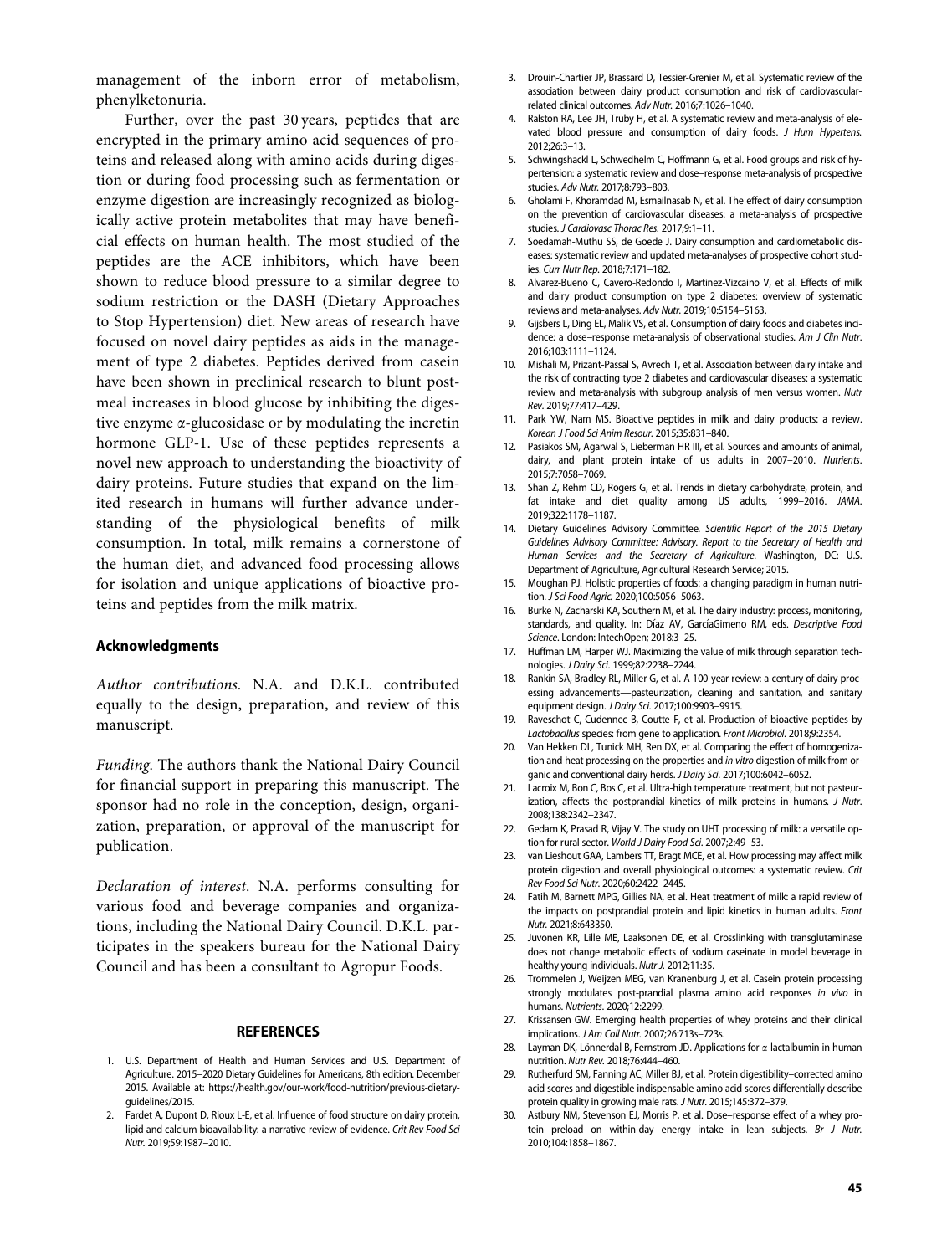- <span id="page-10-0"></span>31. Hector AJ, Marcotte GR, Churchward-Venne TA, et al. Whey protein supplementation preserves postprandial myofibrillar protein synthesis during short-term energy restriction in overweight and obese adults. J Nutr. 2015;145:246–252.
- 32. Arentson-Lantz EJ, Galvan E, Ellison J, et al. Improving dietary protein quality reduces the negative effects of physical inactivity on body composition and muscle function. J Gerontol A Biol Sci Med Sci. 2019;74:1605–1611.
- 33. Saxton RA, Sabatini DM. mTOR signaling in growth, metabolism, and disease. Cell. 2017;168:960–976.
- 34. Dennis MD, Baum JI, Kimball SR, et al. Mechanisms involved in the coordinate regulation of mTORC1 by insulin and amino acids. J Biol Chem. 2011;286:8287–8296.
- 35. Munro H, Crim M. The protein and amino acids. In: Shils ME, Young VR, eds. Modern Nutrition in Health and Disease, 7th edition. Philadelphia: Lea and Febiger; 1988:1–37.
- 36. Layman DK. Dietary guidelines should reflect new understandings about adult protein needs. Nutr Metab (Lond). 2009;6:12.
- 37. Layman DK, Anthony TG, Rasmussen BB, et al. Defining meal requirements for protein to optimize metabolic roles of amino acids. Am J Clin Nutr. 2015;101:1330S–1338S.
- 38. Tang JE, Moore DR, Kujbida GW, et al. Ingestion of whey hydrolysate, casein, or soy protein isolate: effects on mixed muscle protein synthesis at rest and following resistance exercise in young men. J Appl Physiol (1985). 2009;107:987–992.
- 39. Markus CR, Jonkman LM, Lammers JH, et al. Evening intake of alpha-lactalbumin increases plasma tryptophan availability and improves morning alertness and brain measures of attention. Am J Clin Nutr. 2005;81:1026–1033.
- 40. Pellegrini A, Thomas U, Bramaz N, et al. Isolation and identification of three bactericidal domains in the bovine alpha-lactalbumin molecule. Biochim Biophys Acta. 1999;1426:439–448.
- 41. Madureira AR, Tavares T, Gomes AM, et al. Invited review: physiological properties of bioactive peptides obtained from whey proteins. J Dairy Sci. 2010;93:437–455.
- 42. Baker EN, Baker HM. Molecular structure, binding properties and dynamics of lactoferrin. Cell Mol Life Sci. 2005;62:2531–2539.
- 43. Lönnerdal B. Nutritional roles of lactoferrin. Curr Opin Clin Nutr Metab Care. 2009;12:293–297.
- 44. González-Chávez SA, Arévalo-Gallegos S, Rascón-Cruz Q. Lactoferrin: structure, function and applications. Int J Antimicrob Agents. 2009;33:301.e1–301.e8.
- 45. Conneely OM. Antiinflammatory activities of lactoferrin. J Am Coll Nutr. 2001;20:389S–395S.
- 46. Hambraeus L, Lönnerdal B. Nutritional aspects of milk proteins. In: Fox PF, McSweeney PLHM, eds. Advanced Dairy Chemistry (Volume 1. Proteins, 3rd edition, Part B). New York: Kluwer; 2003:605–645.
- 47. Chatterton DEW, Smithers G, Roupas P, et al. Bioactivity of  $\beta$ -lactoglobulin and a-lactalbumin—technological implications for processing. Int Dairy J. 2006;16:1229–1240.
- 48. Wei J, Wagner S, Maclean P, et al. Cattle with a precise, zygote-mediated deletion safely eliminate the major milk allergen beta-lactoglobulin. Sci Rep. 2018;8:7661.
- 49. Stein WH, Moore S. Amino acid composition of beta-lactoglobulin and bovine serum albumin. J Biol Chem. 1949;178:79–91.
- 50. Kontopidis G, Holt C, Sawyer L. Invited review:  $\beta$ -lactoglobulin: binding properties, structure, and function. J Dairy Sci. 2004;87:785–796.
- 51. Szwajkowska M, Wolanciuk A, Barlowska J, et al. Bovine milk proteins as the source of bioactive peptides influencing the consumers' immune system – a review. Ani Sci Pap Rep. 2011;4:269–280.
- 52. Murakami M, Tonouchi H, Takahashi R, et al. Structural analysis of a new antihypertensive peptide ( $\beta$ -lactosin B) isolated from a commercial whey product. J Dairy Sci. 2004;87:1967–1974.
- 53. Chabance B, Marteau P, Rambaud JC, et al. Casein peptide release and passage to the blood in humans during digestion of milk or yogurt. Biochimie. 1998;80:155–165.
- 54. Brody EP. Biological activities of bovine glycomacropeptide. Br J Nutr. 2000;84:39–46.
- 55. Córdova-Dávalos LE, Jiménez M, Salinas E. Glycomacropeptide bioactivity and health: a review highlighting action mechanisms and signaling pathways. Nutrients. 2019;11:598.
- 56. van Calcar SC, Ney DM. Food products made with glycomacropeptide, a lowphenylalanine whey protein, provide a new alternative to amino acid–based medical foods for nutrition management of phenylketonuria. J Acad Nutr Diet. 2012;112:1201–1210.
- 57. Wilson B, Rossi M, Dimidi E, et al. Prebiotics in irritable bowel syndrome and other functional bowel disorders in adults: a systematic review and metaanalysis of randomized controlled trials. Am J Clin Nutr. 2019;109:1098-1111.
- Sawin EA, Wolfe TJD, Aktas B, et al. Glycomacropeptide is a prebiotic that reduces Desulfovibrio bacteria, increases cecal short-chain fatty acids, and is anti-inflammatory in mice. Am J Physiol Gastrointest Liver Physiol. 2015;309:G590–G601.
- 59. Bhat MY, Dar TA, Singh LR. Casein proteins: structural and functional aspects. In:Gigli I, ed. Milk Proteins – From Structure to Biological Properties and Health Aspects. London, UK: InTechOpen; 2016:1–18.
- 60. Lacroix M, Bos C, Léonil J, et al. Compared with casein or total milk protein, digestion of milk soluble proteins is too rapid to sustain the anabolic postprandial amino acid requirement. Am J Clin Nutr. 2006;84:1070–1079.
- 61. Churchward-Venne TA, Snijders T, Linkens AM, et al. Ingestion of casein in a milk matrix modulates dietary protein digestion and absorption kinetics but does not modulate postprandial muscle protein synthesis in older men. J Nutr. 2015;145:1438–1445.
- 62. Soop M, Nehra V, Henderson GC, et al. Coingestion of whey protein and casein in a mixed meal: demonstration of a more sustained anabolic effect of casein. Am J Physiol Endocrinol Metab. 2012;303:E152–E162.
- 63. Res PT, Groen B, Pennings B, et al. Protein ingestion before sleep improves postexercise overnight recovery. Med Sci Sports Exerc. 2012;44:1560–1569.
- 64. Gorissen SH, Horstman AM, Franssen R, et al. Ingestion of wheat protein increases in vivo muscle protein synthesis rates in healthy older men in a randomized trial. J Nutr. 2016;146:1651–1659.
- Hartman JW, Tang JE, Wilkinson SB, et al. Consumption of fat-free fluid milk after resistance exercise promotes greater lean mass accretion than does consumption of soy or carbohydrate in young, novice, male weightlifters. Am J Clin Nutr. 2007;86:373–381.
- 66. Chakrabarti S, Guha S, Majumder K. Food-derived bioactive peptides in human health: challenges and opportunities. Nutrients. 2018;10:1738.
- 67. Lau JL, Dunn MK. Therapeutic peptides: historical perspectives, current development trends, and future directions. Bioorg Med Chem. 2018;26:2700–2707.
- 68. Fosgerau K, Hoffmann T. Peptide therapeutics: current status and future directions. Drug Discov Today. 2015;20:122–128.
- 69. Jayathilakan K, Ahirwar R, Pandey A. Bioactive compounds and milk peptides for human health – a review. Nov Tech Nutri Food Sci. 2018;1:107.
- 70. Nongonierma AB, FitzGerald RJ. Bioactive properties of milk proteins in humans: a review. Peptides. 2015;73:20–34.
- Liu R, Cheng J, Wu H. Discovery of food-derived dipeptidyl peptidase IV inhibitory peptides: a review. Int J Mol Sci. 2019;20:463.
- 72. FitzGerald RJ, Cermeño M, Khalesi M, et al. Application of in silico approaches for the generation of milk protein-derived bioactive peptides. J Funct Foods. 2020;64:103636.
- 73. Goyal A, Cusick AS, Thielemier B, et al. ACE Inhibitors. StatPearls. Treasure Island, FL: StatPearls Publishing; 2020. Available at: [https://www.ncbi.nlm.nih.gov/](https://www.ncbi.nlm.nih.gov/books/NBK430896) [books/NBK430896.](https://www.ncbi.nlm.nih.gov/books/NBK430896) Accessed May 26, 2021.
- 74. Nakamura Y, Yamamoto N, Sakai K, et al. Purification and characterization of angiotensin I-converting enzyme inhibitors from sour milk. J Dairy Sci. 1995;78:777–783.
- 75. Nakamura Y, Yamamoto N, Sakai K, et al. Antihypertensive effect of sour milk and peptides isolated from it that are inhibitors to angiotensin I–converting enzyme. J Dairy Sci. 1995;78:1253–1257.
- 76. Hata Y, Yamamoto M, Ohni M, et al. A placebo-controlled study of the effect of sour milk on blood pressure in hypertensive subjects. Am J Clin Nutr. 1996;64:767–771.
- 77. Durak MZ. Antihypertensive peptides in dairy products. Am J Biomed Sci Res. 2020;7:191–195.
- 78. Elkhtab E, El-Alfy M, Shenana M, et al. New potentially antihypertensive peptides liberated in milk during fermentation with selected lactic acid bacteria and kombucha cultures. J Dairy Sci. 2017;100:9508–9520.
- 79. Chakrabarti S, Liao W, Davidge ST, et al. Milk-derived tripeptides IPP (ile-pro-pro) and VPP (val-pro-pro) differentially modulate angiotensin II effects on vascular smooth muscle cells. J Func Foods. 2017;30:151–158.
- 80. Li S, Bu T, Zheng J, et al. Preparation, bioavailability, and mechanism of emerging activities of ile-pro-pro and val-pro-pro. Compr Rev Food Sci Food Saf. 2019;18:1097–1110.
- 81. Marcone S, Belton O, FitzGerald DJ. Milk-derived bioactive peptides and their health promoting effects: a potential role in atherosclerosis. Br J Clin Pharmacol. 2017;83:152–162.
- 82. Adams C, Sawh F, Green-Johnson JM, et al. Characterization of casein-derived peptide bioactivity: differential effects on angiotensin-converting enzyme inhibition and cytokine and nitric oxide production. *J Dairy Sci.* 2020:103:5805-5815.
- 83. Sánchez-Rivera L, Ferreira Santos P, Sevilla MA, et al. Implication of opioid receptors in the antihypertensive effect of a bovine casein hydrolysate and  $\alpha_{s1}$ -casein– derived peptides. J Agric Food Chem. 2020;68:1877–1883.
- 84. Chanson-Rolle A, Aubin F, Braesco V, et al. Influence of the lactotripeptides isoleucine-proline-proline and valine-proline-proline on systolic blood pressure in Japanese subjects: a systematic review and meta-analysis of randomized controlled trials. PLoS One. 2015;10:e0142235.
- 85. Cicero AF, Aubin F, Azais-Braesco V, et al. Do the lactotripeptides isoleucineproline-proline and valine-proline-proline reduce systolic blood pressure in European subjects? A meta-analysis of randomized controlled trials. Am J Hypertens. 2013;26:442–449.